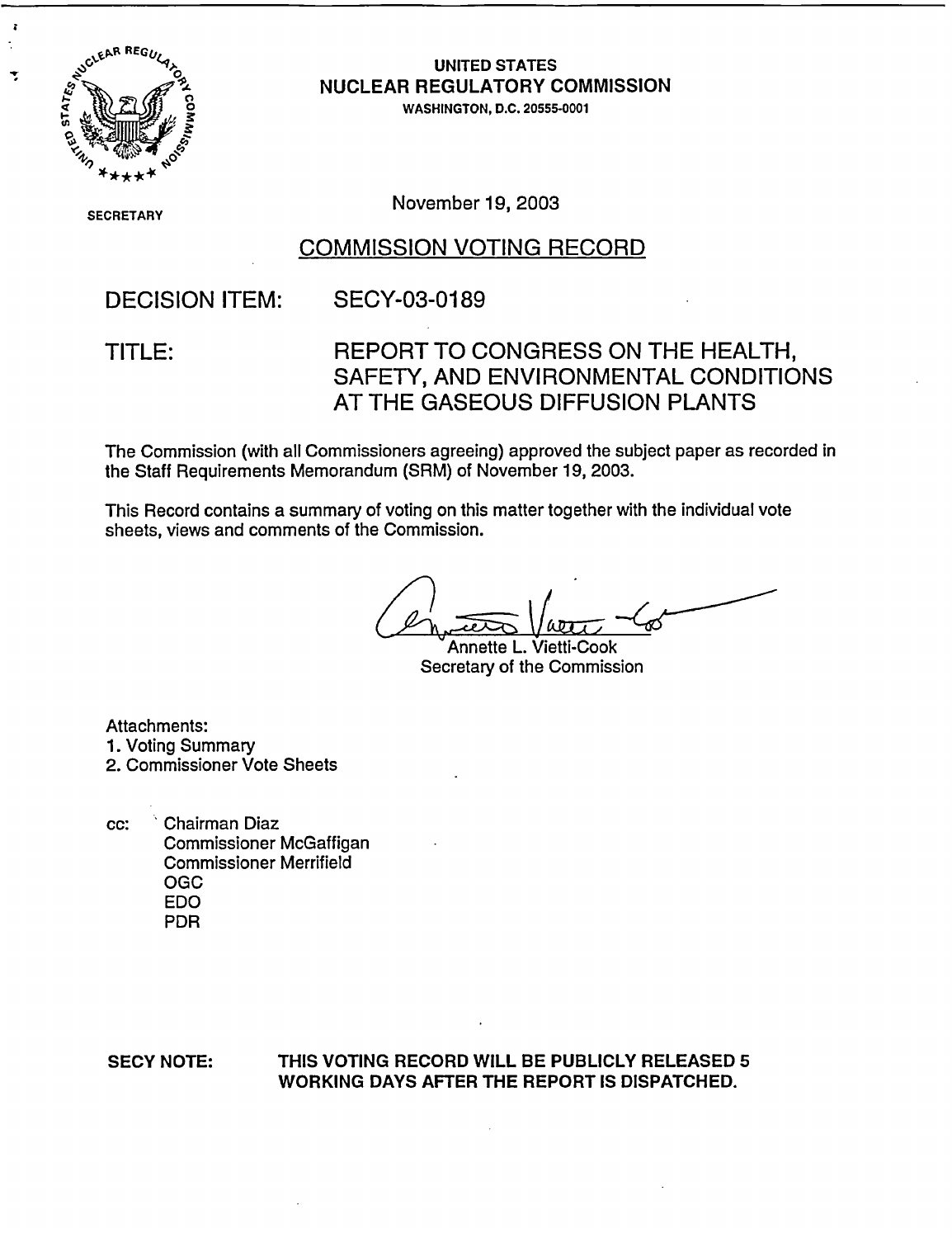### VOTING SUMMARY - SECY-03-0189

 $\ddot{\phantom{a}}$ 

 $\ddot{\phantom{0}}$ 

### RECORDED VOTES

|                    | <b>NOT</b><br>APRVD DISAPRVD ABSTAIN PARTICIP COMMENTS DATE |                |
|--------------------|-------------------------------------------------------------|----------------|
| CHRM. DIAZ         | X.                                                          | X 11/18/03     |
| COMR. McGAFFIGAN X |                                                             | 11/13/03       |
| COMR. MERRIFIELD X |                                                             | $X = 11/12/03$ |

## COMMENT RESOLUTION

In their vote sheets, all Commissioners approved the staff's recommendation and provided some additional comments. Subsequently, the comments of the Commission were incorporated into the guidance to staff as reflected in the SRM issued on November 19, 2003.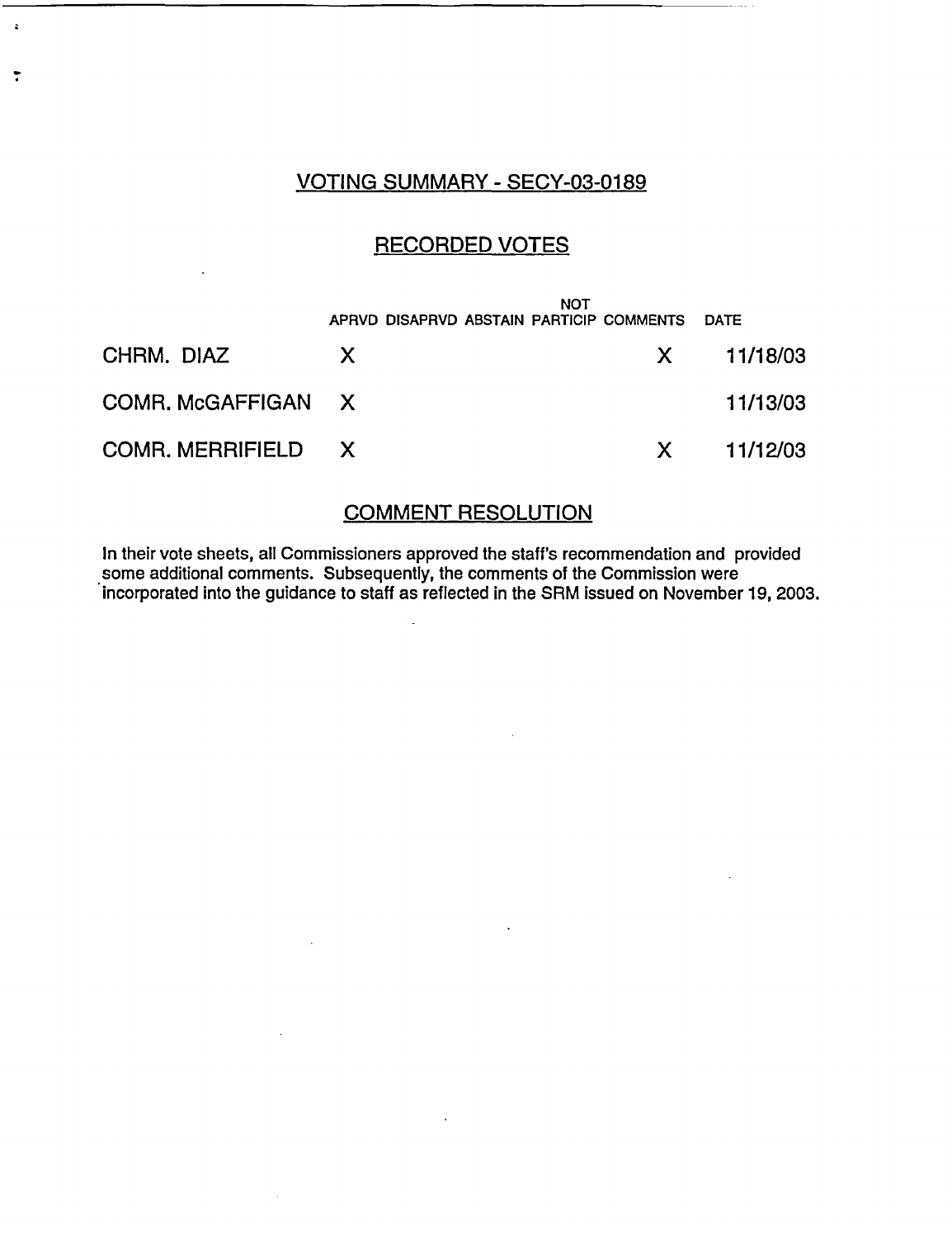### NOTATION VOTE

### RESPONSE SHEET

- Annette Vietti-Cook, Secretary TO:
- CHAIRMAN DIAZ FROM:
- SUBJECT: SECY-03-0189- REPORT TO CONGRESS ON THE **HEALTH, SAFETY, AND ENVIRONMENTAL CONDITIONS AT THE GASEOUS DIFFUSION PLANTS**

A p vedw pro e its Approved **--X-Alqisapproved .** Abstain

Not Participating

COMMENTS:

 $\ddot{\cdot}$ 

SIGNATUR<del>È</del>

 $\overline{1}$ DATE

Entered on "STARS" Yes $X_{\!\!\!-\!}$  No  $\underline{\phantom{A}}$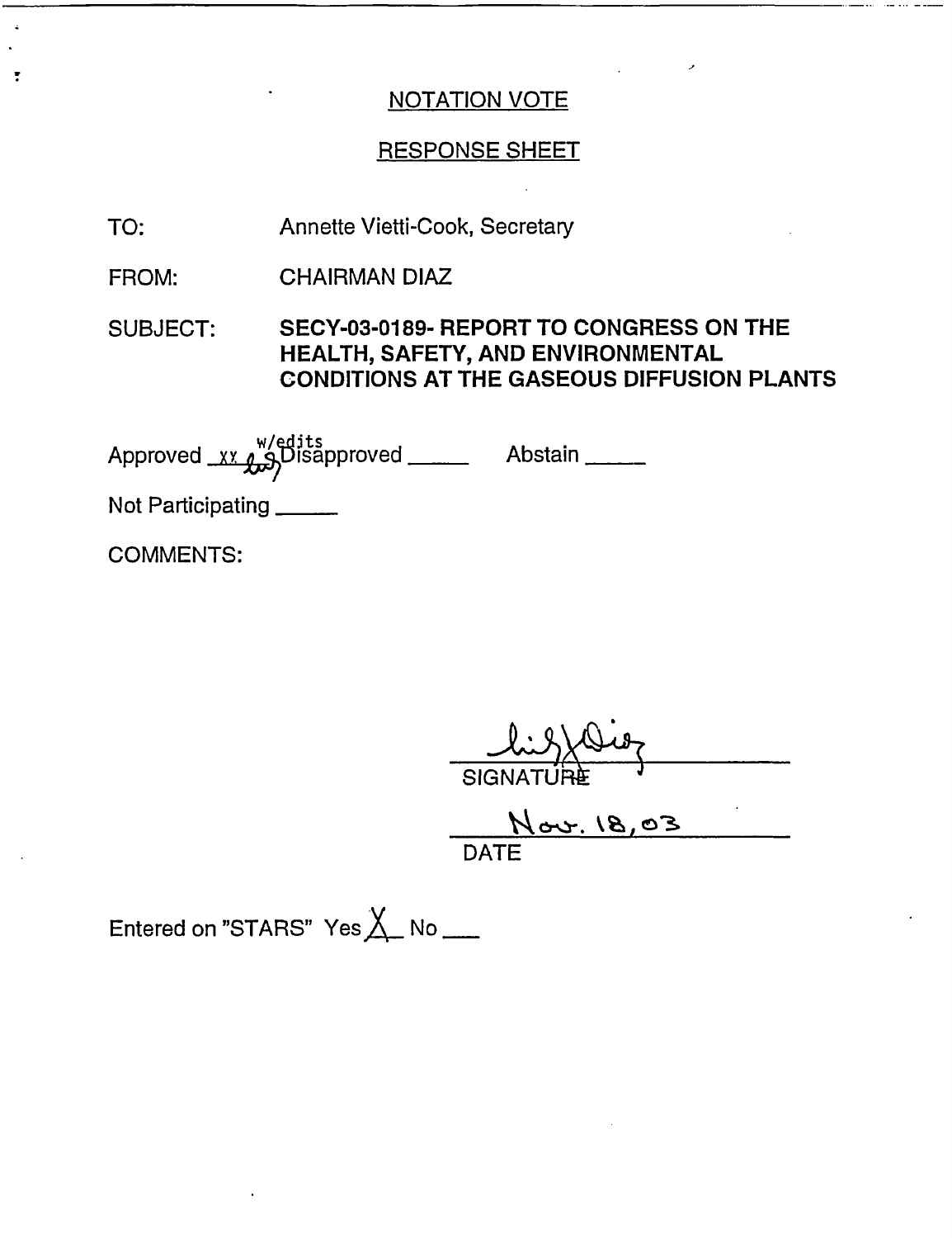#### CHAPTER 9

#### NRC CONSULTATION WITH EPA AND DOE

#### RESULTS OF DOE CONSULTATION

Ť

Between FY 1999 and FY 2003, DOE provided NRC with a series of annual reports on the status of HS&E conditions at the Paducah and Portsmouth GDPs to help NRC46 prepare this report. DOE issued the first of these reports, "Department of Energy Annual Report on the Status of Environmental, Safety, and Health Conditions at the Paducah and Portsmouth Gaseous Diffusion Plants for Fiscal Year 1999," DOE/ORO-2087, in November 1999. Subsequent reports include the following: DOE/ORO-2104 (FY 2000); DOE/ORO-2120 (FY 2001); DOE/ORO-2142 (FY 2002); and DOE/ORO-2158 (FY 2003) (not yet released).

These DOE reports provide information on the status of the following: (1) HS&E conditions and initiatives in the DOE-managed (non-leased) areas of the GDPs for which DOE retains oversight responsibility; (2) environmental management activities at both GDPs; (3) HEU activities at the Portsmouth GDP; (4) activities for long-term management of DOE-owned DUF<sub>6</sub> and other uranium materials; (5) the DOE Regulatory Oversight Program; (6) the Lease between DOE and USEC; (7) DOE's review of Certificate Amendment Requests (CARs) related to the Compliance Plans; (8) the MOU and other agreements employed by DOE and NRC in their joint oversight of activities at the GDPs; and (9) reportable occurrences related to the nonleased areas of the GDPs.

DOE activities to enhance and improve HS&E conditions at both the Paducah and Portsmouth GDPs between October 1, 1998, and September 30, 2003, have been numerous and extensive.<sup>5</sup> As input for NRC to use in preparing this report, DOE provided a summary of its activities at the GDPs. This summary is included better as Appendix C to this report, as provided by DOE.

#### RESULTS OF EPA CONSULTATION

EPA was provided an opportunity to comment on a preliminary draft of this report, or provide other input. EPA Headquarters consulted with its Regional Offices responsible for Ohio and Kentucky and had no comment because remedial action and environmental compliance issues of concern at the Paducah, Kentucky and Portsmouth, Ohio GDP locations are matters for which DOE has responsibility. EPA was provided with a separate opportunity to provide comments regarding the recertification of the GDPs; it responded by letter stating that EPA had "no official comment."

<sup>5</sup>DOE integrates HS&E protection into all its projects at the GDPs. DOE HS&E-related activities at the GDPs include: (1) environmental protection; (2) nuclear safety; (3) industrial hygiene; (4) industrial safety; (5) radiation protection; (6) transportation safety; (7) risk management; and (8) occupational medicine.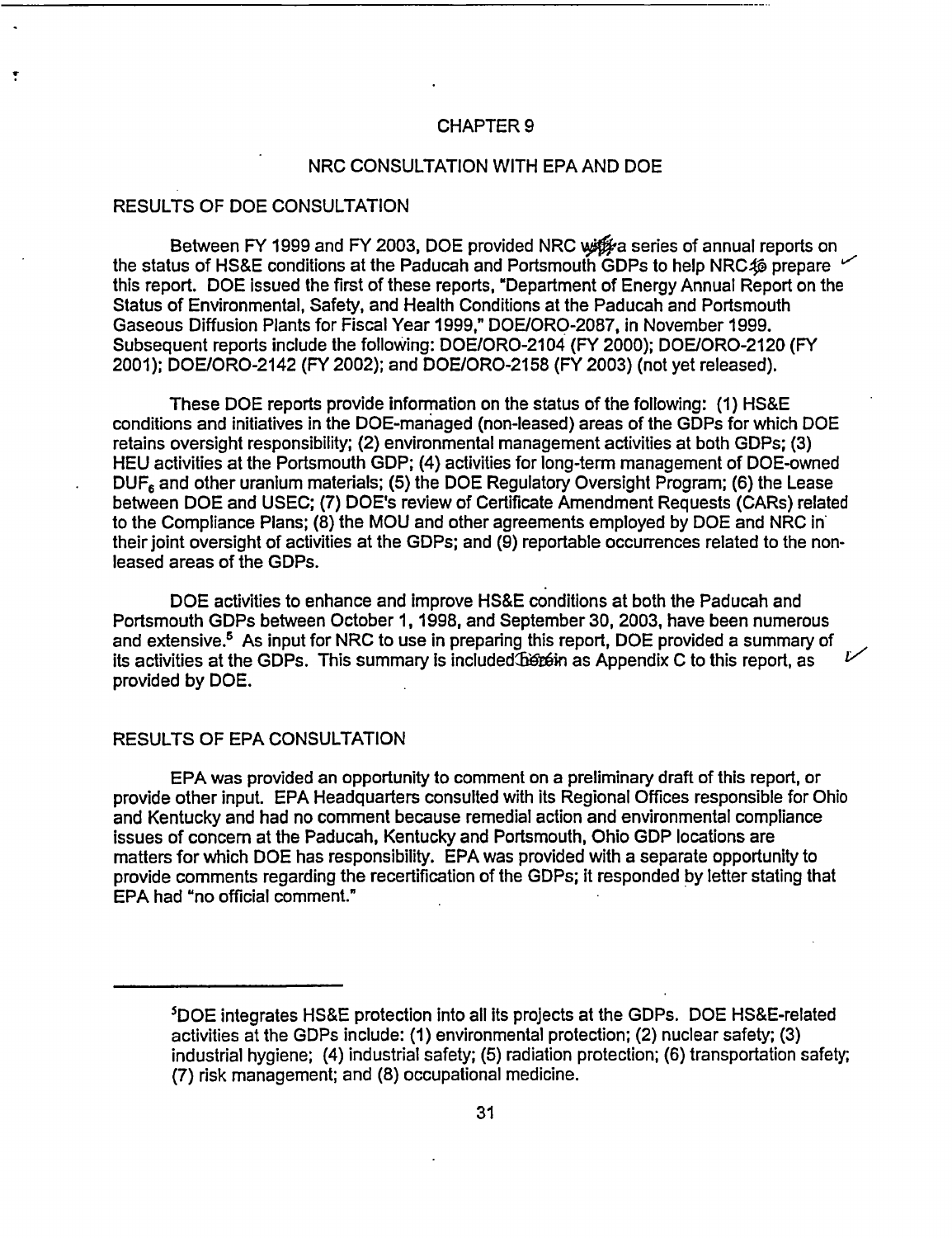Pursuant to 10 CFR 76.53, the NRC consulted with and requested written comments on the renewal application from the U.S. Environmental Protection Agency (EPA). EPA responded on June 27, 2003, indicating that they did not have comments. The NRC staff has reviewed the certificate renewal applications for the GDPs located near Paducah, Kentucky, and Portsmouth, Ohio. USEC's applications for certificate renewal did not propose any changes to the current safety basis or requirements. However, updates to USEC's Depleted Uranium Management Plan ( $DUP$ ) and Decommissioning Funding Plan ( $DFP$ ) were provided, to reflect a revised **PEdisposition** 5-year projection of accumulated depleted uranium and new cost estimates. Previous applications, statements, and reports are incorporated by reference into the renewal application as provided for in 10 CFR 76.36. These include the Technical Safety Requirements, Safety Analysis Report, Compliance Plan, Quality Assurance Program, Emergency Plan, Security and Safeguards Plans, Waste Management Program, and Decommissioning Funding Program, changes made pursuant to 10 CFR 76.68.

Based on Its review of the certificate renewal applications, the staff has concluded that in combination with existing certificate conditions, they provide reasonable assurance of adequate safety, safeguards, and security, and compliance with NRC requirements. The NRC staff has prepared Compliance Evaluation Reports which provide details of the staffs evaluations. The NRC staff has determined that the renewals satisfy the criteria for a categorical exclusion in accordance with 10 CFR 51.22 (c) (19). Therefore, pursuant to 10 CFR 51.22 (b), no environmental impact statement or environmental assessment needs to be prepared for this action.

2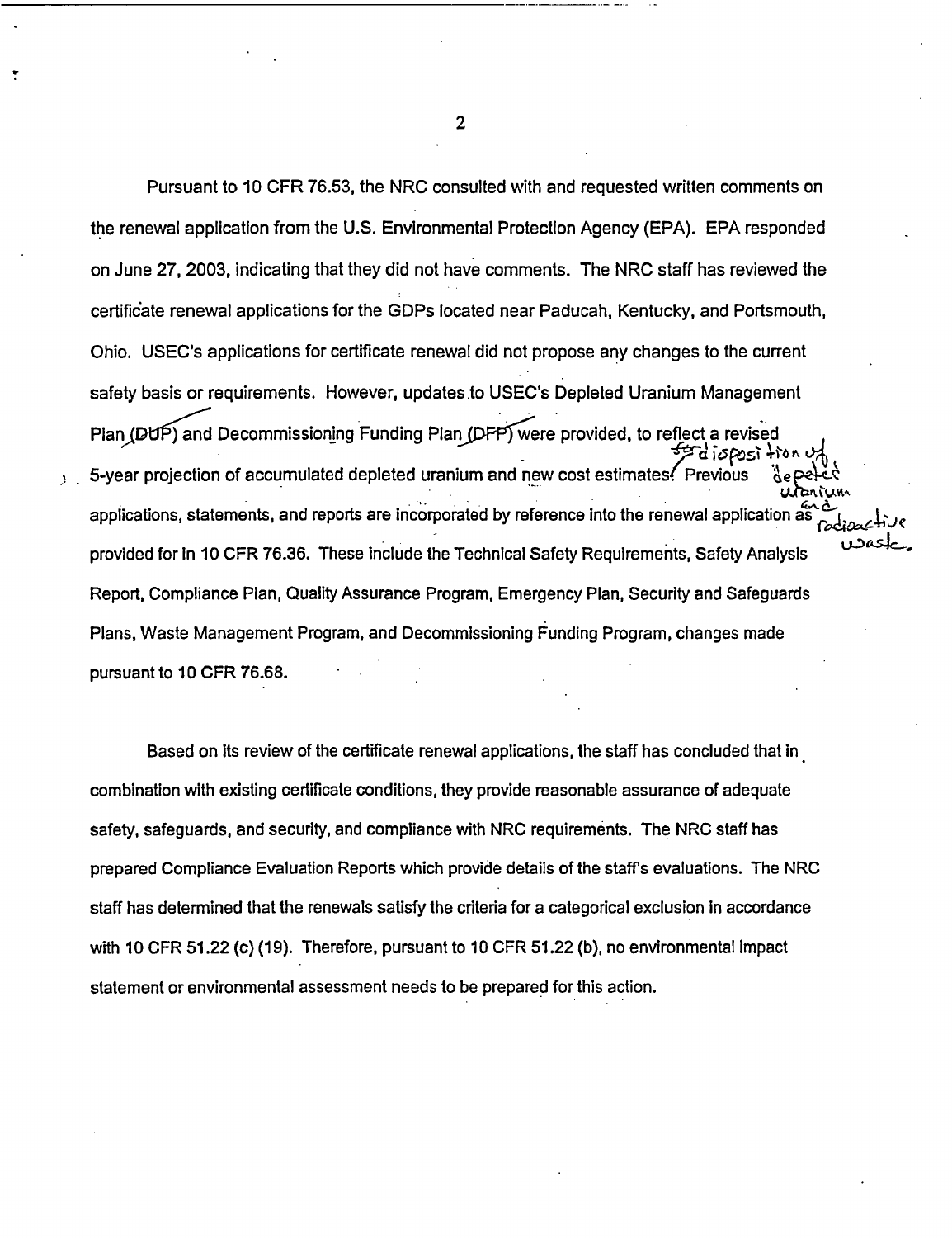

## **UNITED STATES NUCLEAR REGULATORY COMMISSION**

**WASHINGTON, D.C. 20555-0001**

The Honorable George V. Voinovich, Chairman Subcommittee on Clean Air, Climate Change and Nuclear Safety Committee on Environment and Public Works United States Senate Washington, D.C. 20510

Dear Mr. Chairman:

The Energy Policy Act of 1992 modified the Atomic Energy Act to require the U.S. Nuclear Regulatory Commission (NRC) to prepare a report to Congress (Report to Congress) discussing the health, safety, and environmental conditions at the gaseous diffusion plants which are located near Paducah, Kentucky, and Portsmouth, Ohio. The last report, covering the period from October 1, 1997, to September 30,1998, was sent to the Congressional oversight committees on January 15, 1999. Enclosed is the third NRC Report to Congress, which covers a 5-year period, October 1, 1998, to September 30, 2003. As required by the Act, this report has been coordinated with the U.S. Department of Energy (DOE) and the U.S. Environmental Protection Agency.

United States Enrichment Corporation (USEC) continues to actively pursue research and development of gas centrifuge technology for uranium enrichment. On June 17, 2002, USEC and DOE signed an Agreement, in which, among other commitments, DOE committed to work with USEC in its development and deployment of an advanced gas centrifuge uranium enrichment plant. A discussion of the gas centrifuge processis provided in Chapter 8 of the Report to Congress and is included since it has the potential to impact gaseous diffusion plant operations.  $\zeta_{\text{aswell}} \propto$  current USEC

Sincerely,

asciences currente uses<br>and NRC plans and activities deployment,

Nils J. Diaz

Enclosure: Report to Congress on the GDPs near Paducah, KY and Portsmouth, OH

cc: Senator Joseph I. Lieberman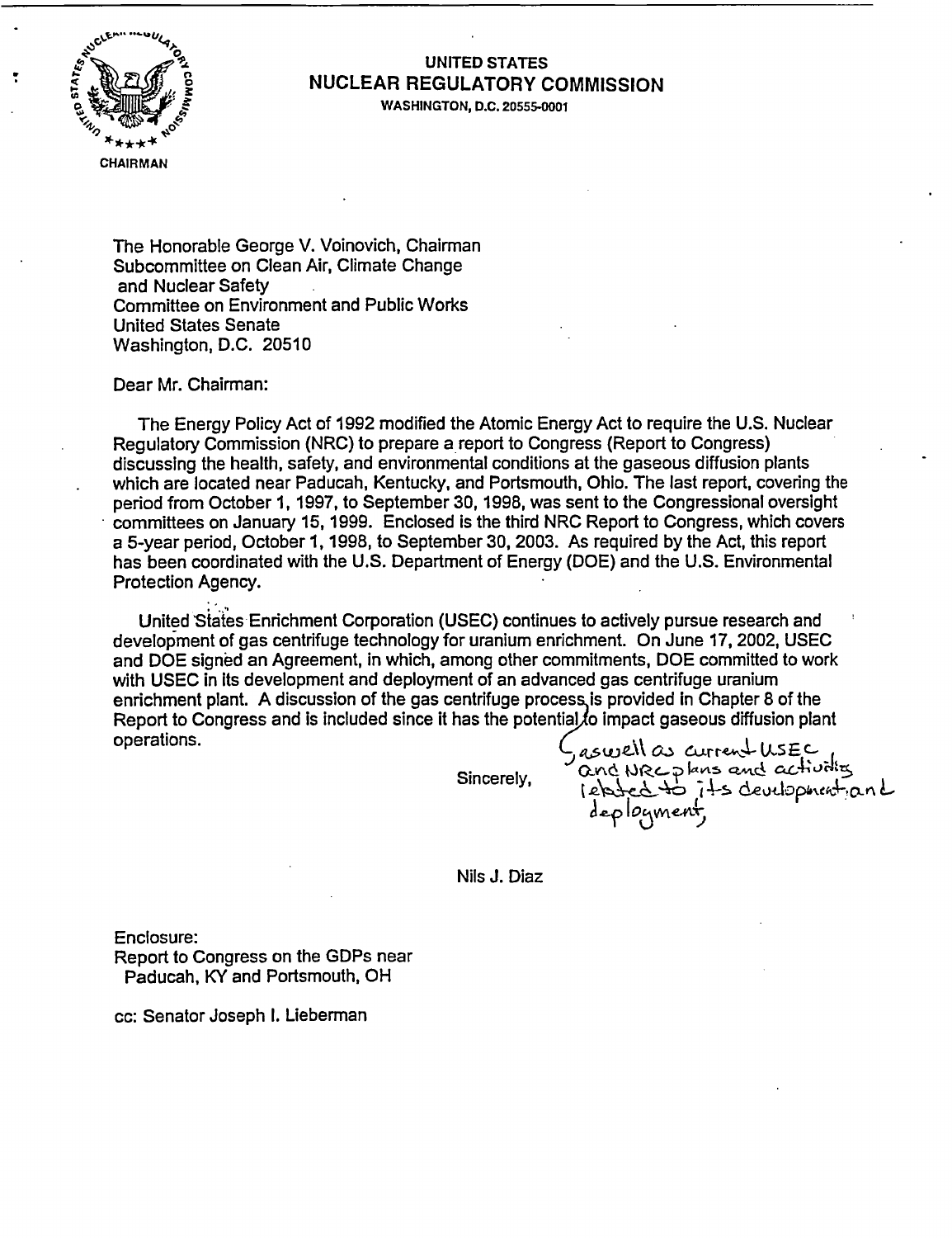### NOTATION VOTE

### RESPONSE SHEET

TO: Annette Vietti-Cook, Secretary

ţ

FROM: COMMISSIONER MCGAFFIGAN

SUBJECT: **SECY-03-0189- REPORT TO CONGRESS ON THE HEALTH, SAFETY, AND ENVIRONMENTAL CONDITIONS AT THE GASEOUS DIFFUSION PLANTS**

| Approved $\mathcal{N}$ Disapproved ____ | Abstain |
|-----------------------------------------|---------|
| Not Participating                       |         |
| <b>COMMENTS:</b>                        |         |

**SIGN**  $0.3$ DATE

Entered on "STARS" Yes  $X$  No \_\_\_</u>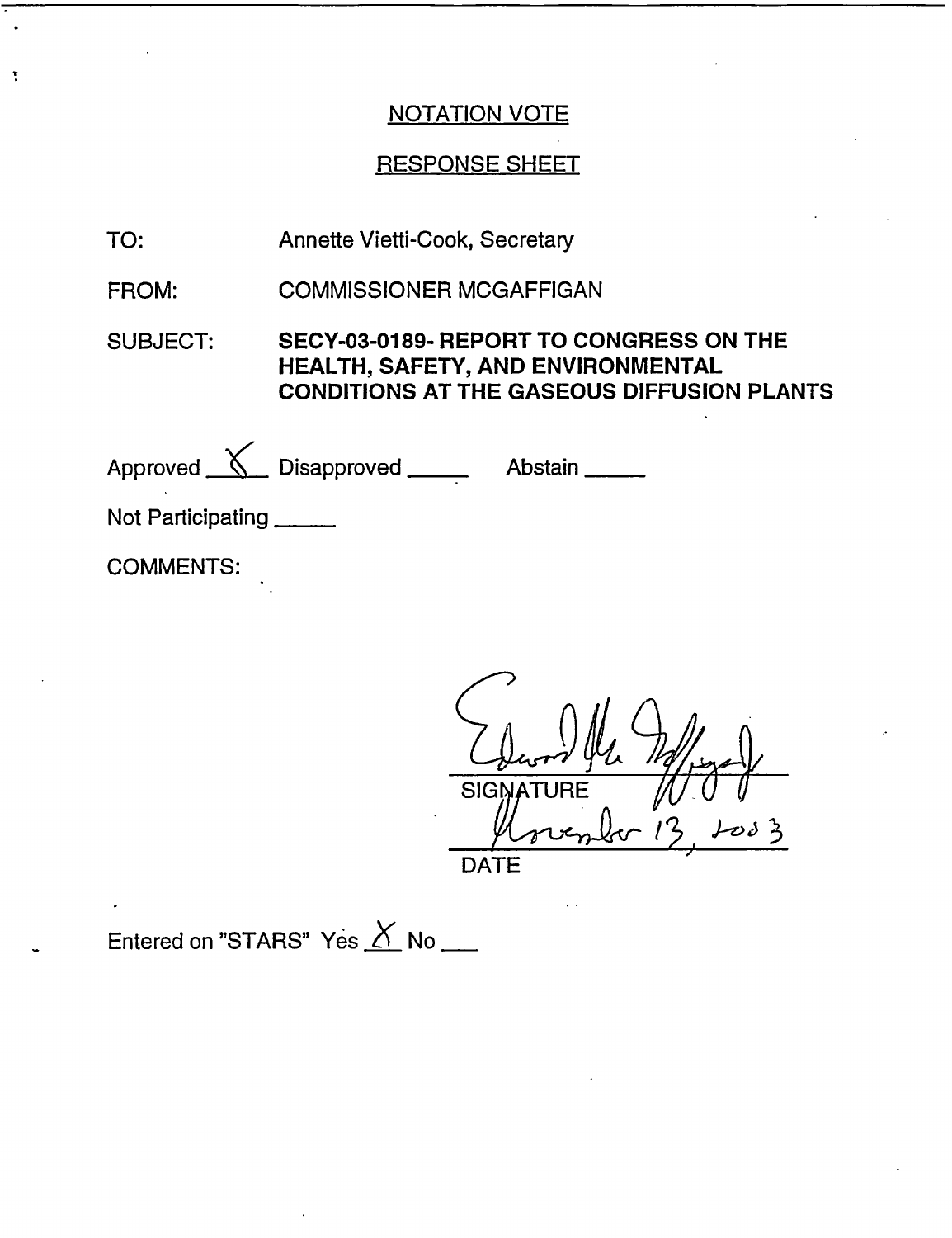## NOTATION VOTE

# RESPONSE SHEET

TO: Annette Vietti-Cook, Secretary

Î

FROM: COMMISSIONER MERRIFIELD

#### SUBJECT: **SECY-03-0189- REPORT TO CONGRESS ON THE HEALTH, SAFETY, AND ENVIRONMENTAL CONDITIONS AT THE GASEOUS DIFFUSION PLANTS**

| Approved <u>V</u> Disapproved _____  | Abstain _ |
|--------------------------------------|-----------|
| Not Participating                    |           |
| <b>COMMENTS:</b>                     |           |
| See<br>artacht<br>$\mathcal{C}$ crno | $\bullet$ |

ÚRE Sl  $\frac{4}{365}$ 

Entered on "STARS" Yes X No